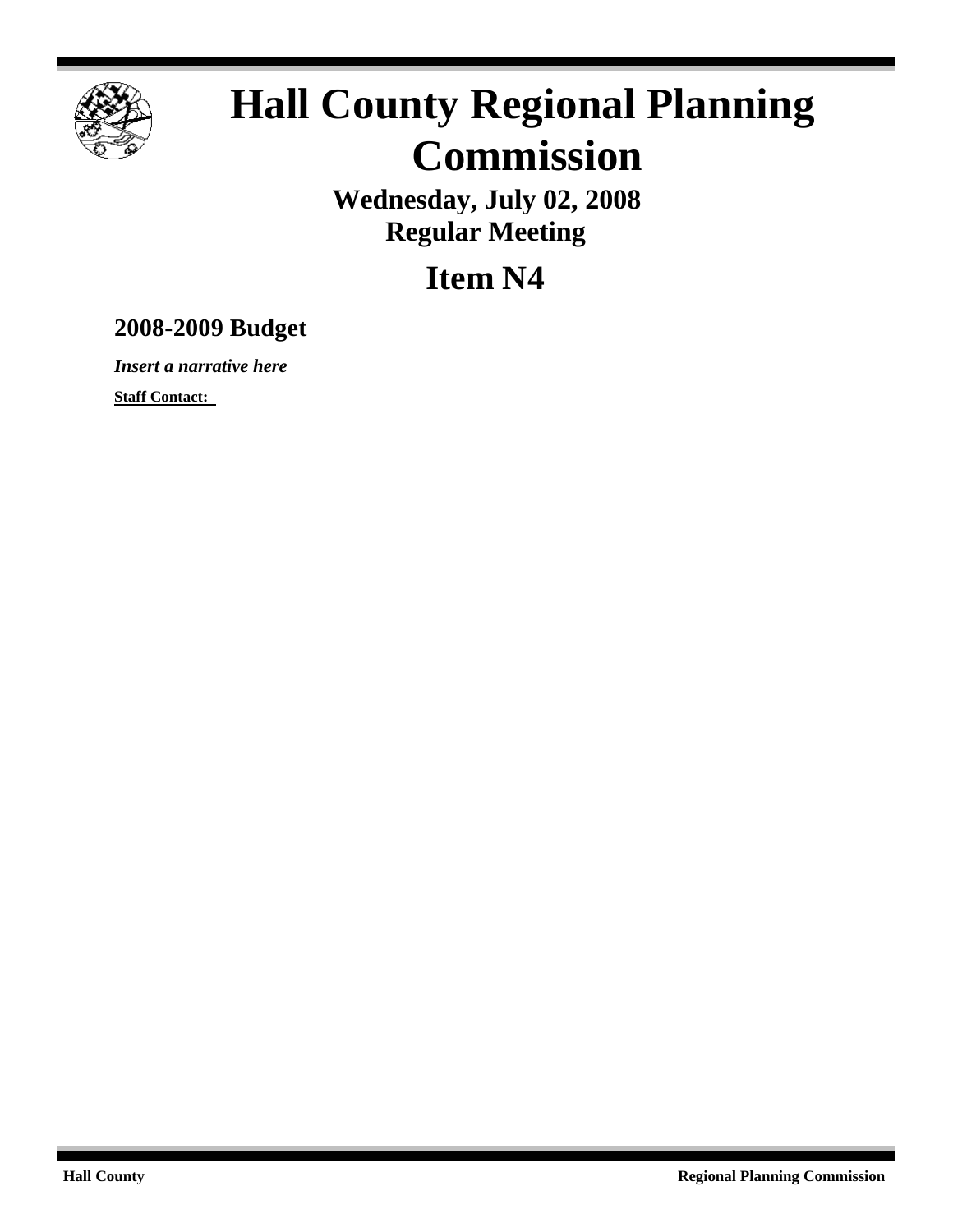Date: June 24, 2008

To: Hall County Regional Planning Commission From: Chad Nabity, Planning Director Re: 2009-2009 Budget

Enclosed you will find the budget for the Hall County Regional Planning Commission. The budget submitted this year assumes 20% of the funding for the Planning Director position and 10% for the Secretary position will be funded by the Grand Island Community Development Authority and that 38% of the funding for the Planning Technician position will be funded by the Grand Island Utilities Department. The percent of funding for the Planning Director position is being adjusted to more accurately reflect the workload.

The Regional Planning Department has had a history of cooperation with other city departments and agencies for funding since 1990 when the budget was amended to transfer the planning technician position to the Grand Island Utilities Department for 10 pay periods every year. This has been a beneficial partnership that has kept the costs of maintaining the planning department lower than it would have been without the partnership and increased the efficiency and communication between the utilities department and the planning department. The partnership with the CRA was formed in 2005 and has resulted in increased the efficiency and effectiveness for both agencies.

Based on the proposed budget Regional Planning Commission is requesting \$100,720 in budget authority of the fiscal year 2008-2009 from both Hall County and the City of Grand Island. The budget for last year was \$192,100. This included \$96,050 from both Hall County and Grand Island. We are requesting no funding for Capital equipment this year. The change to the budget will cover increased personnel costs. These changes reflect a 3.5% increase in wages for all positions and step increases for the Director and Secretary. The payment by the Planning Department for computer services is expected to increase by \$1033 to \$8033 this year and the payment for insurance premiums. The telephone, insurance premiums, and office supplies line items have been reduced for the 2008 fiscal year. The other items are expected to remain unchanged. Overall nonpersonnel expenses will be reduced by \$57 or 0.21%. The budget as proposed represents an **increase** in spending authority of **\$4,670** or **4.86%**.